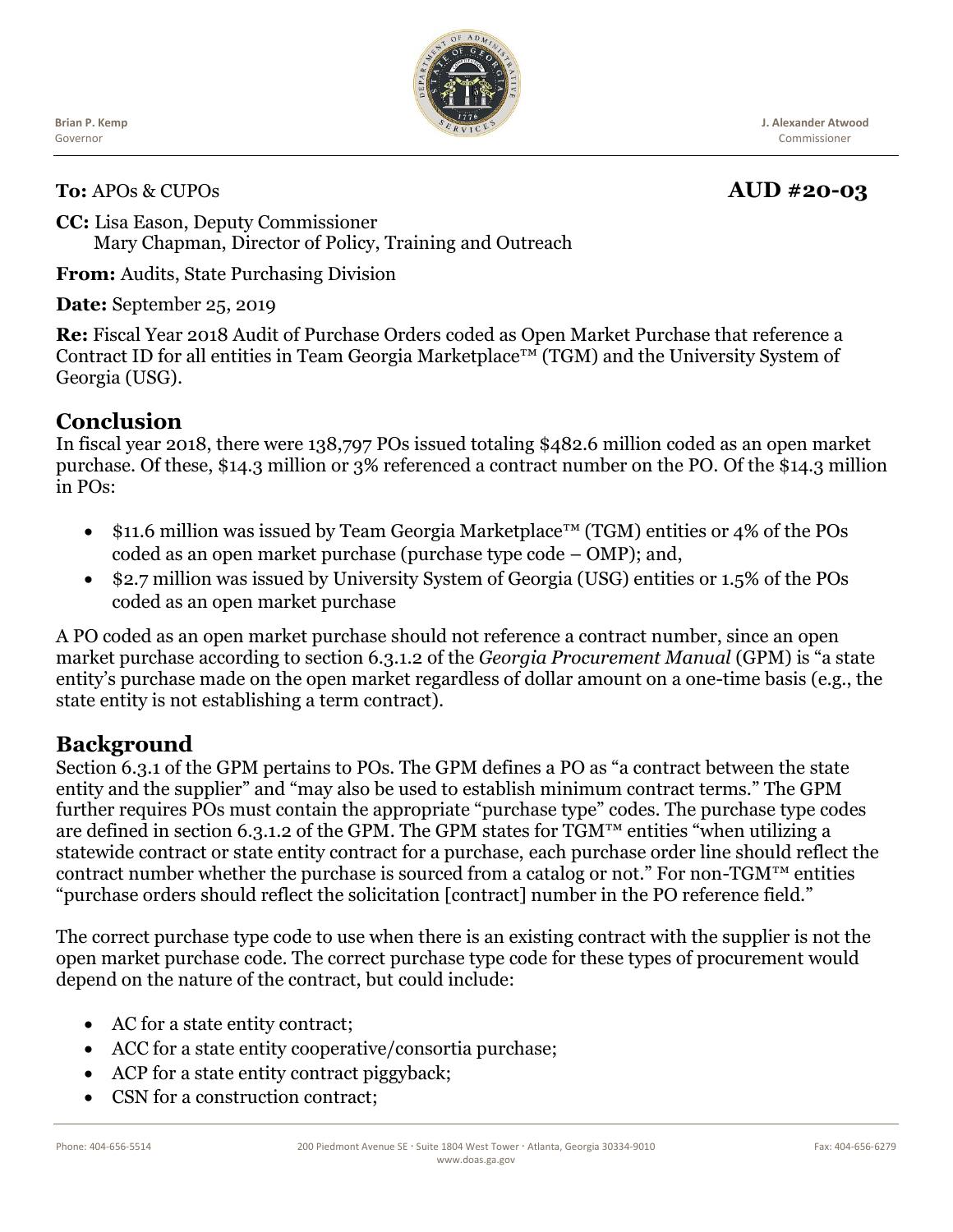September 24, 2019 Page 2 of 4

- SS for a sole source contract;
- SWCM for a mandatory statewide contract;
- SWCC for a convenience statewide contract; and,
- MUL for when a statewide contract or an agency contract is used with another purchase type.

Correctly referencing agency and statewide contract IDs on POs allows accurate spend data to be captured by contract managers, entity procurement staff and auditors. However, if an analysis was solely based on purchase type codes, this and other recent reviews have highlighted that further clarification and guidance is necessary to refine PO data to where it is more accurate and more valuable. In summary, the open market purchase type should not be used when there is a contract.

| <b>Audit Objectives</b>                                                             | <b>Results</b> |
|-------------------------------------------------------------------------------------|----------------|
| Which TGM <sup>TM</sup> entities had the highest amount of OMP purchase orders that | Table 1        |
| contained a contract ID?                                                            |                |
| Which USG entities had the highest amount of OMP purchase orders that contained a   | Table 2        |
| contract ID?                                                                        |                |
| Which entities had the highest amounts by percentage of OMP purchase orders that    | Tables 3 and 4 |
| contained a contract ID?                                                            |                |

## **Audit Summary**

Our audit reviewed 76,866 POs (40% of the 190,160 POs) issued in fiscal year 2018 totaling \$295.0 million (5% of the \$5.8 billion in POs) classified as "OMP" by TGM™ agencies. Our review found that 53 entities issued purchase orders totaling \$11.6 million coded as OMP that contained a reference to a contract ID. The top 10 TGM™ entities accounted for 90% of the total dollar amount of OMP POs issued in fiscal year 2018 that referenced a contract ID. These entities are shown in **Table 1**.

| Table 1<br>OMP PO Amounts: POs with Contract ID - TGMTM |                                                                                      |                    |                       |  |  |
|---------------------------------------------------------|--------------------------------------------------------------------------------------|--------------------|-----------------------|--|--|
|                                                         | <b>Number of POs</b><br><b>PO Amount</b><br><b>Referencing</b><br><b>Referencing</b> |                    | <b>Percent of OMP</b> |  |  |
| <b>State Entity</b>                                     | <b>Contract ID</b>                                                                   | <b>Contract ID</b> | <b>PO Amount</b>      |  |  |
| Human Services, Department of                           | 289                                                                                  | \$4,522,994        | 39%                   |  |  |
| Transportation, Department of                           | 367                                                                                  | \$1,796,676        | 16%                   |  |  |
| Georgia Bureau of Investigation                         | 24                                                                                   | \$971,259          | 8%                    |  |  |
| Labor, Department of                                    | 75                                                                                   | \$804,346          | 7%                    |  |  |
| Public Health, Department of                            | 22                                                                                   | \$554,177          | 5%                    |  |  |
| Public Safety, Department of                            | 17                                                                                   | \$472,922          | 4%                    |  |  |
| Corrections, Department of                              | 407                                                                                  | \$385,219          | 3%                    |  |  |
| Chattahoochee Technical College                         | 32                                                                                   | \$313,413          | 3%                    |  |  |
| Natural Resources, Department of                        | 36                                                                                   | \$309,235          | 3%                    |  |  |
| Juvenile Justice, Department of                         | 102                                                                                  | \$240,372          | 2%                    |  |  |
| Source: PeopleSoft query TGM oEPO019D PO SPEND BY DATE  |                                                                                      |                    |                       |  |  |

Our audit also reviewed 61,931 POs (20% of the 308,256 POs) issued in fiscal year 2018 totaling \$187.5 million (9% of the \$1.98 billion in POs) classified as open market purchases by USG agencies. Our review found that 17 USG entities issued purchase orders totaling \$2.7 million coded as OMP that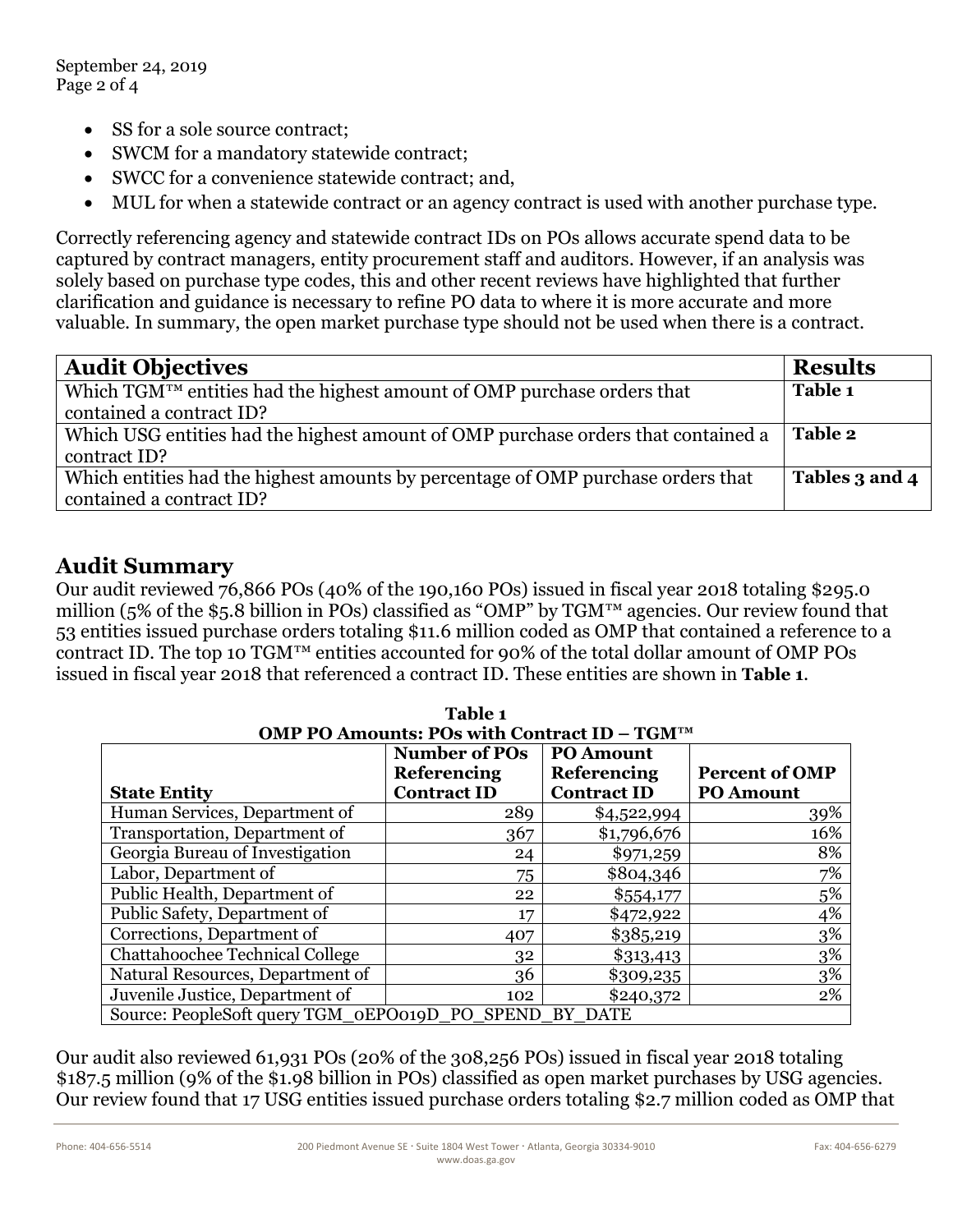contained a reference to a contract ID. The top 5 USG entities accounted for 91% of the total dollar amount of OMP POs issued in fiscal year 2018 that referenced a contract ID. These entities are shown in **Table 2**.

| Table 2                                                                                     |                      |                    |                       |  |  |
|---------------------------------------------------------------------------------------------|----------------------|--------------------|-----------------------|--|--|
| OMP PO Amounts: POs with Contract ID - USG                                                  |                      |                    |                       |  |  |
|                                                                                             | <b>Number of POs</b> | <b>PO Amount</b>   |                       |  |  |
|                                                                                             | <b>Referencing</b>   | <b>Referencing</b> | <b>Percent of OMP</b> |  |  |
| <b>State Entity</b>                                                                         | <b>Contract ID</b>   | <b>Contract ID</b> | <b>PO Amount</b>      |  |  |
| Georgia Southern University                                                                 | 187                  | \$1,750,903        | 64%                   |  |  |
| Georgia Gwinnett College                                                                    | 10                   | \$262,062          | 10%                   |  |  |
| <b>Augusta University</b>                                                                   | 47                   | \$203,406          | 7%                    |  |  |
| University of Georgia                                                                       | 92                   | \$167,702          | 6%                    |  |  |
| <b>Board of Regents</b>                                                                     | $\overline{2}$       | \$88,226           | 3%                    |  |  |
| Source: BOR_OPO019D_PO_LIST_BY_BU_DTL and PO queries provided by University of              |                      |                    |                       |  |  |
| Georgia, Georgia Institute of Technology, Georgia State University, and Augusta University. |                      |                    |                       |  |  |

When taken as a percentage of the total OMP amount for each entity, we found three  $TGM^{TM}$  entities had more than 20% of their OMP POs reference a contract ID. The average rate for the 53 TGM<sup>™</sup> entities was just 4%. The 11 entities that exceeded the average of 4% are shown in **Table 3**.

| Laviv A                                                |                    |               |               |                    |               |                |
|--------------------------------------------------------|--------------------|---------------|---------------|--------------------|---------------|----------------|
| TGM™ Entity Percentage of Total OMP PO Amount          |                    |               |               |                    |               |                |
|                                                        |                    | <b>Total</b>  | Percent       | Number of          | <b>Total</b>  |                |
|                                                        | <b>PO Amount</b>   | <b>Entity</b> | of            | <b>POs</b>         | <b>Number</b> | <b>Percent</b> |
|                                                        | <b>Referencing</b> | <b>OMP PO</b> | <b>OMP PO</b> | <b>Referencing</b> | of OMP        | of Total       |
| <b>State Entity</b>                                    | <b>Contract ID</b> | <b>Amount</b> | Amount        | <b>Contract ID</b> | <b>POs</b>    | <b>OMP POS</b> |
| Human Services, Department of                          | \$4,522,995        | \$8,005,038   | 57%           | 289                | 2,661         | 11%            |
| Labor, Department of                                   | \$804,347          | \$2,663,452   | 30%           | 75                 | 834           | 9%             |
| Georgia Bureau of Investigation                        | \$971,259          | \$4,619,191   | 21%           | 24                 | 1,501         | 2%             |
| <b>Chattahoochee Technical College</b>                 | \$313,413          | \$3,995,080   | 8%            | 32                 | 1,160         | 3%             |
| Transportation, Department of                          | \$1,796,676        | \$24,409,214  | 7%            | 367                | 9,693         | 4%             |
| Georgia Piedmont Technical College                     | \$78,046           | \$1,178,432   | 7%            | 8                  | 525           | 2%             |
| Juvenile Justice, Department of                        | \$240,372          | \$3,903,445   | 6%            | 102                | 1,863         | 5%             |
| Public Health, Department of                           | \$554,178          | \$9,108,646   | 6%            | 22                 | 555           | 4%             |
| Public Safety, Department of                           | \$472,923          | \$8,588,943   | 6%            | 17                 | 2,605         | $< 1\%$        |
| Economic Development, Department of                    | \$48,010           | \$989,921     | 5%            | 17                 | 708           | 2%             |
| Audits and Accounts, Department of                     | \$16,124           | \$335,103     | 5%            | 6                  | 109           | 6%             |
| Source: PeopleSoft query TGM_0EPO019D_PO_SPEND_BY_DATE |                    |               |               |                    |               |                |

**Table 3**

When taken as a percentage of the total OMP amount for each entity, no USG entity had more than 10% of their OMP POs reference a contract ID. The average rate for the 17 USG entities was just 2%. The top five entities for the USG are shown in **Table 4**.